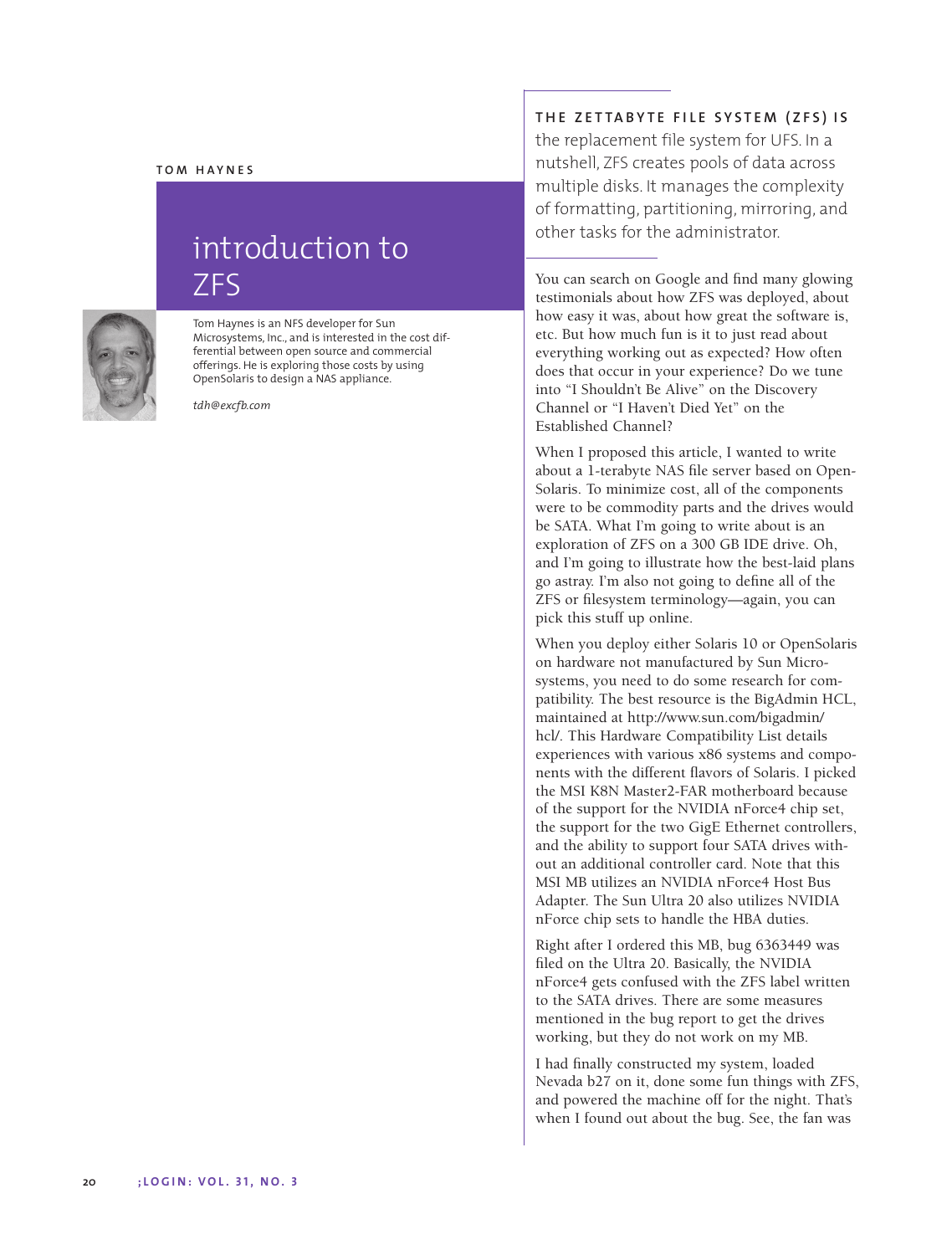very loud. The system would not reboot the next morning. Considering the bad luck I had with the system, I named it wont, as in "wont work." I was able to identify the bug with help on the OpenSolaris discussion forums. I tried booting with the drive entries set to "none" in the BIOS, but still no joy. I disconnected the SATA drives and the system booted fine. By the way, the SATA connectors are very fragile; I broke one, and I would advise you not to reinsert the cables too often.

A limiting factor in getting parts working in a home office is that you might just have one of everything. I don't have another system in which I can put a different VTOC on the drives. ( Just like I only had one power supply, one MB, one case, and one video card when I was troubleshooting the original reason the system would not boot: The video card was not compatible with the MB.)

I actually learned a lot about OpenSolaris during this very frustrating process. Among other things, I figured out how to use kmdb (kernel debugger), how to boot the system into the console from grub, how to wire the console, and how to force a core.

So I've hit the cutting edge of OpenSolaris and it appears I have two choices:

- 1.Convince the Solaris SATA developers that the bug needs to be fixed ASAP.
- 2.Hunker down and fix the issue myself.

The only reason there was any urgency on this bug was the deadline for this article. And I've been too busy with my new job to tackle the code myself.

But is there a third choice, besides RMAing the whole mess and trying my luck again?

Yes, there is actually a cheap alternative—just add another IDE drive. ZFS is quite capable of working with slices and not just disks. Sure, you introduce a single point of failure and bypass many of the benefits of having mirrored storage. But the goal is to play with ZFS, and to do so cheaply. I must admit I struggled with this decision; I'm used to NAS boxes that have a single storage partition spread over multiple disks, not a NAS box that has multiple storage partitions spread across a single disk.

I took a 300 GB IDE drive and created four equal slices of 68 GB. You can do this with the following format:

Note that, under OpenSolaris, disks are assigned names of the form controller

## # format

Searching for disks...done

AVAILABLE DISK SELECTIONS: 0. c0d0 <DEFAULT cyl 4862 alt 2 hd 255 sec 63> /pci@0,0/pci-ide@6/ide@0/cmdk@0,0 1. c0d1 <DEFAULT cyl 36477 alt 2 hd 255 sec 63> /pci@0,0/pci-ide@6/ide@0/cmdk@1,0 Specify disk (enter its number): 1 format> partition partition> p Current partition table (original): Total disk cylinders available: 36477 + 2 (reserved cylinders)

| Part Tag |       | Flag | Cylinders    | Size     | <b>Blocks</b> |           |
|----------|-------|------|--------------|----------|---------------|-----------|
|          | stand | wm   | 3 - 8879     | 68.00 GB | (8877/0/0)    | 142609005 |
|          | stand | wm.  | 8880 - 17756 | 68.00 GB | (8877/0/0)    | 142609005 |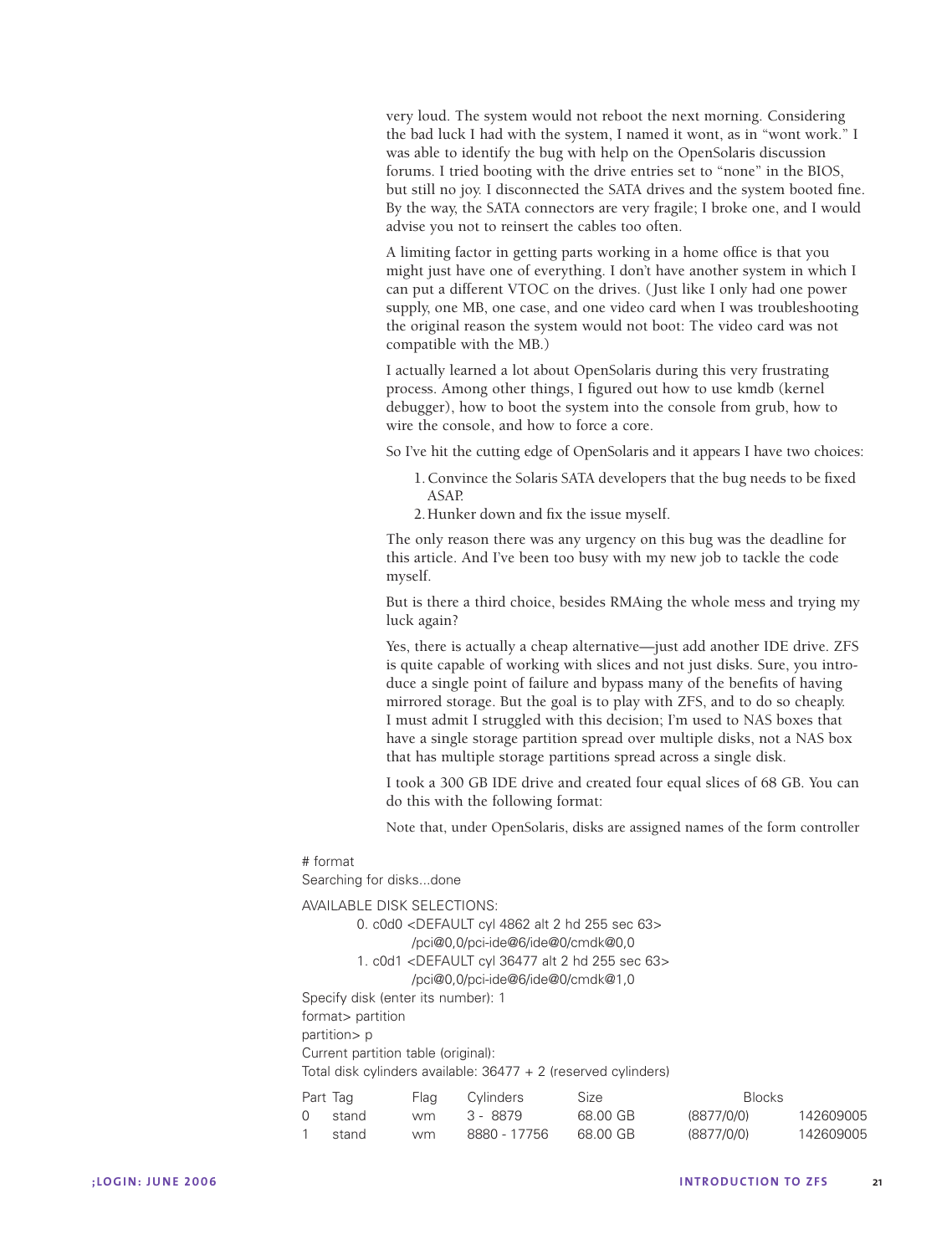|   | backup     | wm | $0 - 36476$   | 279.43 GB | (36477/0/0) | 586003005 |       |
|---|------------|----|---------------|-----------|-------------|-----------|-------|
| 3 | stand      | wm | 17757 - 26633 | 68.00 GB  | (8877/0/0)  | 142609005 |       |
| 4 | stand      | wm | 26634 - 35510 | 68.00 GB  | (8877/0/0)  | 142609005 |       |
| 5 | stand      | wm | 35510 - 36476 | 7.41 GB   | (967/0/0)   | 15534855  |       |
| 6 | unassigned | wm | 0             |           | (0/0/0)     | 0         |       |
|   | unassigned | wm | 0             |           |             | (0/0/0)   | 0     |
| 8 | boot       | wu | $0 -$         |           | 7.84 MB     | (1/0/0)   | 16065 |
| 9 | alternates | WU | 1 -           |           | 15.69 MB    | (2/0/0)   | 32130 |

ID and disk ID. So "c0d1" is the slave on the first controller. We can further reference the different slices on the disk. For now, think of slices as partitions. It isn't entirely accurate, but it is the concept we want to work with here.

The first thing we can try is to create a ZFS pool; if we were using entire disks, we could think of the pool as a volume of disks. If we were to add RAID to the mix, you would then be able to remove a disk from the volume, if it failed, and replace it with a spare. The file system would then rebuild the missing data on that new disk.

For right now, we want to construct a pool of storage that is larger than any single available unit. Perhaps we need some scratch space for a computational job.

# zpool create zoo c0d1s0 c0d1s1 # zpool list NAME SIZE USED AVAIL CAP HEALTH ALTROOT Zoo 135G 57.5K 135G 0% ONLINE -

So the system has a 135GB pool to use for storage. What this means is that the data can span the two slices. With this configuration, there is no redundancy.

We could instead have created a mirrored pool—one that halves your available storage but keeps an exact copy of the contents. Under this model, if one side becomes corrupt, you can break the mirror and activate the other side. With normal RAID configurations, you can survive a single disk failure. Mirroring allows you to survive multiple disk failures on one of the sides.

# zpool destroy zoo # zpool create zoo mirror c0d1s0 c0d1s1 # zpool list NAME SIZE USED AVAIL CAP HEALTH ALTROOT zoo 67.5G 57.5K 67.5G 0% ONLINE -

Note that the mirror does indeed halve the storage. Also, we lost some space for ZFS overhead. Perhaps we want to add some additional storage:

# zpool add zoo c0d1s2 c0d1s3 invalid vdev specification use '-f' to override the following errors: /dev/dsk/c0d1s2 overlaps with /dev/dsk/c0d1s0 # zpool add zoo mirror c0d1s3 c0d1s4 invalid vdev specification use '-f' to override the following errors: /dev/dsk/c0d1s4 contains a ufs filesystem. /dev/dsk/c0d1s4 overlaps with /dev/dsk/c0d1s5

The zpool command is keeping me from shooting myself in the foot. Slice 2 should never be used, and slice 4 earlier had a UFS file system. That should be easy to fix, but I'm more concerned with the data that exist on slice 5. Notice that it was just when I moved to ZFS that I found out about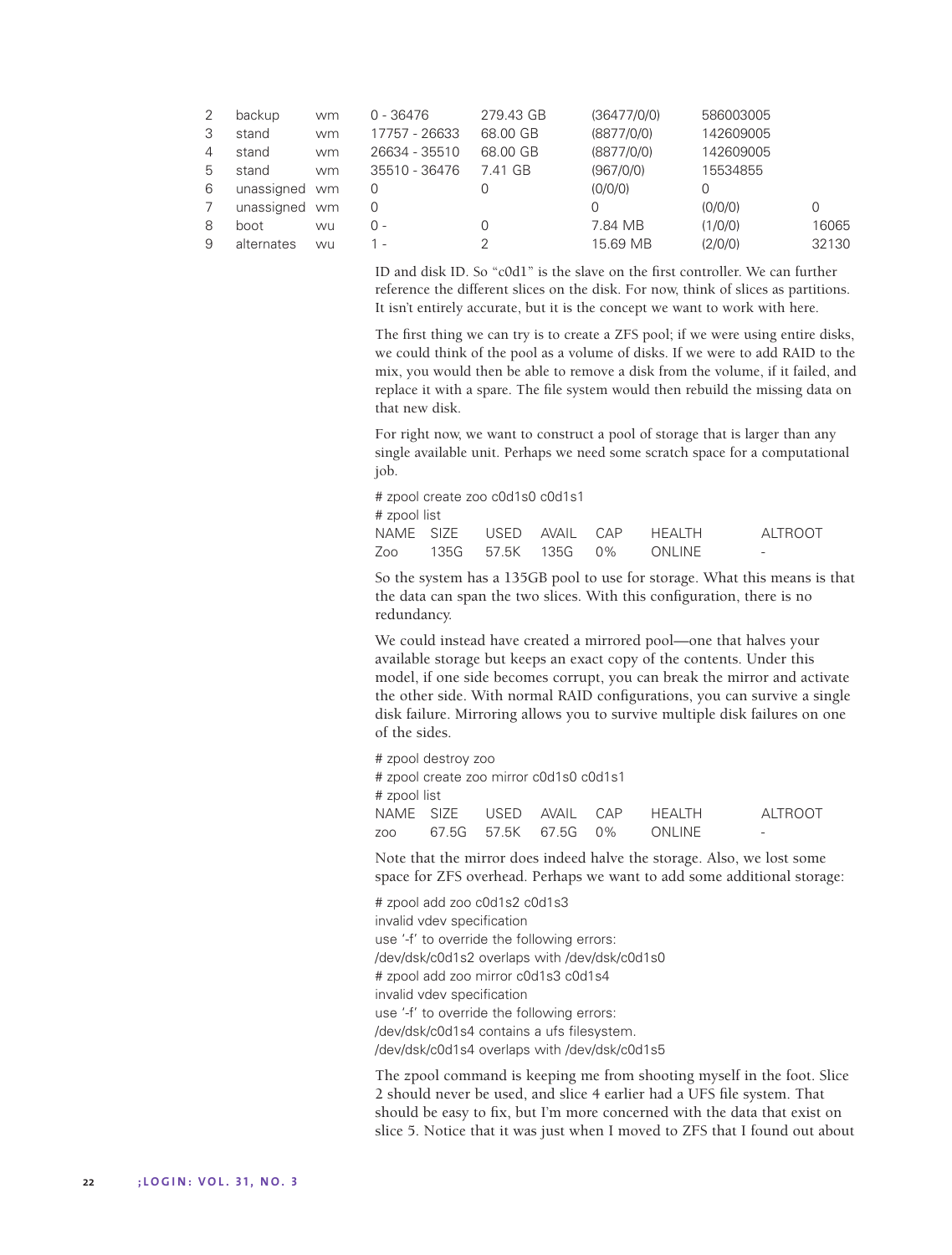the overlap. I'm in the process of exploring how OpenSolaris DVDs are made bootable, and /dev/dsk/c0d1s5 contains the contents of the x86 DVD—see http://www.kanigix.org for more details on this project. So if I lose the data, I have it on DVD.

Now let's make the new file system real and use it to save the data. We have a ZFS pool, but now we need to create a file system on that pool and allow it to be utilized. A good question is, Why take the extra step? Why not make the pool the base unit? The reason is that we want to be able to store multiple file systems in a pool. What if we want to clone a file system? What if we want to take a snapshot of a file system? Taking this design path from the start saves the pain of trying to retrofit this functionality later—say, when many customers have vital data to be protected during an upgrade.

# zfs create zoo/x86

|               | # df -h   grep zoo |         |     |       |                     |
|---------------|--------------------|---------|-----|-------|---------------------|
| ZOO           | 67G                | 99K     | 67G | $1\%$ | /zoo                |
| zoo/x86 67G   |                    | 98K     | 67G | $1\%$ | /200/x86            |
| # Is -la /zoo |                    |         |     |       |                     |
| total 6       |                    |         |     |       |                     |
| drwxr-xr-x    |                    | 3 root  |     | SVS   | 3 Mar 19 23:16.     |
| drwxr-xr-x    |                    | 42 root |     | root  | 1024 Mar 19 23:08   |
| dr-xr-xr-x    |                    | 3 root  |     | root  | 3 Mar 19 23:17 .zfs |
| drwxr-xr-x    |                    | 2 root  |     | SVS   | 2 Mar 19 23:16 x86  |

ZFS created the file system and mounted it for me. One of the ease-of-use factors of ZFS is that it automates many of the manual steps used with creating other file systems and making them ready for use.

I can use cpio to safely copy the data over to the new file system:

| # chown tdh:staff /zoo/x86                   |      |      |       |       |                     |  |  |
|----------------------------------------------|------|------|-------|-------|---------------------|--|--|
| # cd /kanigix/                               |      |      |       |       |                     |  |  |
| # find . -depth -print   cpio -pudm /zoo/x86 |      |      |       |       |                     |  |  |
| 6608816 blocks                               |      |      |       |       |                     |  |  |
| # df -h /kanigix /zoo /zoo/x86               |      |      |       |       |                     |  |  |
| Filesystem                                   | size | used | avail |       | capacity Mounted on |  |  |
| /dev/dsk/c0d1s5 7.3G                         |      | 3.1G | 4.1G  | 44%   | /kanigix            |  |  |
| ZO <sub>O</sub>                              | 67G  | 99K  | 64G   | $1\%$ | /zoo                |  |  |
| zoo/x86                                      | 67G  | 3.2G | 64G   | 5%    | /zoo/x86            |  |  |

Notice that although /zoo and /zoo/x86 appear to be different file systems, they share the same storage.

We copied the data over because we need to recreate the slice on which it resided—slices 4 and 5 shared a block. We now need to fix the two slices (remembering to comment out the entry in /etc/vfstab). After using format (and the subcommand of partition), these slices now look like this:

| 4 stand | wm 26634 - 35510 | 68.00GB (8877/0/0) |           | 142609005 |
|---------|------------------|--------------------|-----------|-----------|
| 5 stand | wm 35511 - 36476 | 7.40GB             | (966/0/0) | 15518790  |

Although I modified slice 5, I did not do so for slice 4. zpool will still think there is a valid UFS file system on that slice, so we need to force it to use that slice:

| # zpool add -f zoo mirror c0d1s3 c0d1s4 |  |  |  |  |                                 |         |  |  |
|-----------------------------------------|--|--|--|--|---------------------------------|---------|--|--|
| # zpool list                            |  |  |  |  |                                 |         |  |  |
|                                         |  |  |  |  | NAME SIZE USED AVAIL CAP HEALTH | ALTROOT |  |  |
|                                         |  |  |  |  | zoo 135G 3.21G 132G 2% ONLINE   | -       |  |  |
| # df -h /zoo /zoo/x86                   |  |  |  |  |                                 |         |  |  |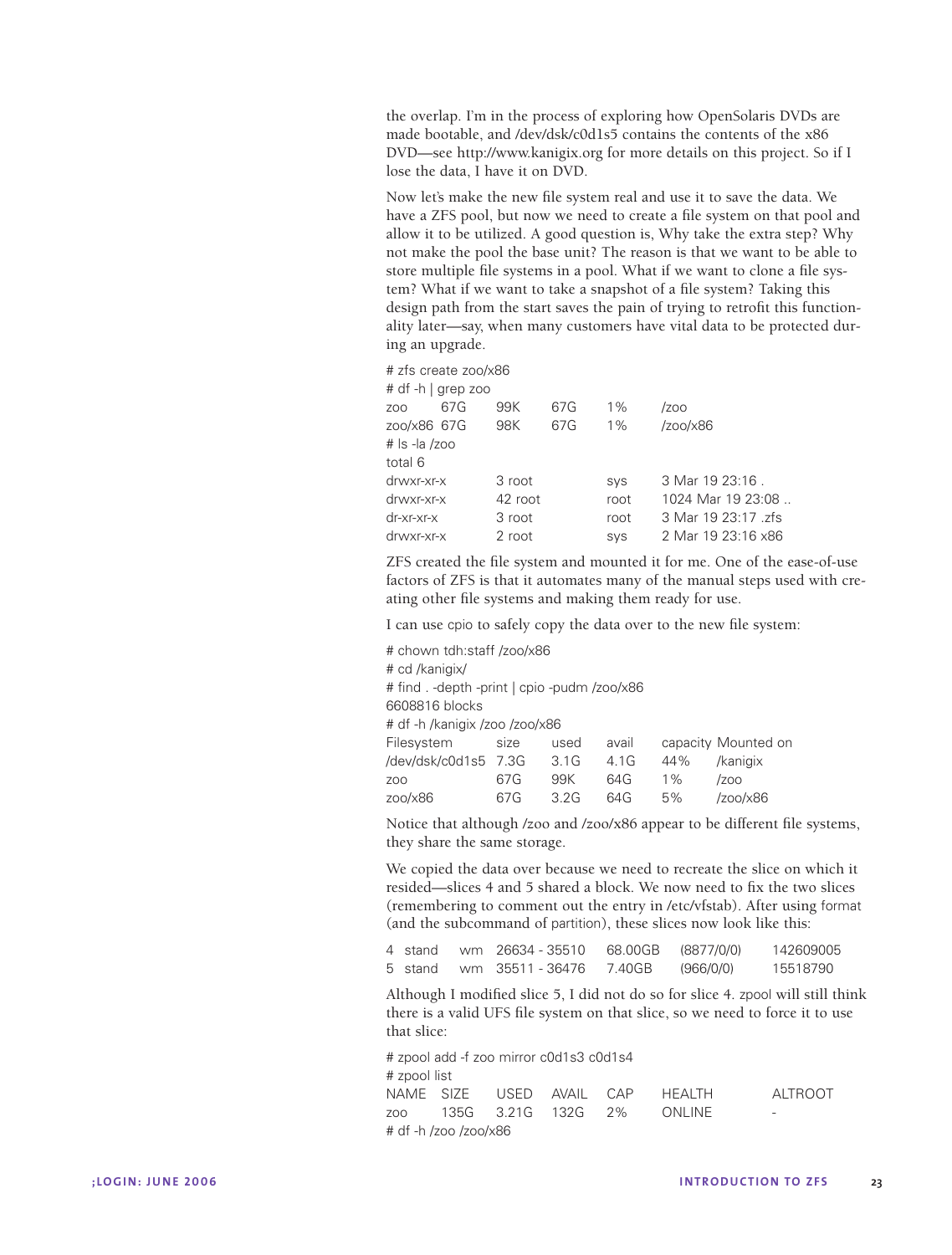| Filesystem |  |                   | size used avail capacity | Mounted on |
|------------|--|-------------------|--------------------------|------------|
| ZOO        |  | 134G 99K 131G 1%  |                          | /zoo       |
| zoo/x86    |  | 134G 3.2G 131G 3% |                          | /zoo/x86   |

We are now using about 268GB of raw disk space to provide a mirrored pool. Again, by using a single disk, the mirroring will only provide minimal benefit. Conceivably, someone could corrupt the slices with the format command—but we don't expect that. But as a cheap tour of the ZFS feature set, this setup works.

A common ZFS task is to create NFS exported home directories with a quota. We use inheritance to say that any file systems created inside /export/zfs are to exported via NFS, are to be compressed, and will have a 10GB quota. Note that we are creating file systems within other file systems. We are setting defaults, which can be overridden at any time.

# zfs create zoo/home

# zfs set mountpoint=/export/zfs zoo/home # zfs set sharenfs=on zoo/home # zfs set compression=on zoo/home # zfs set quota=10G zoo/home # zfs create zoo/home/nfsv2 # zfs create zoo/home/nfsv3 # zfs create zoo/home/nfsv4 # zfs list NAME USED AVAIL REFER MOUNTPOINT zoo 3.21G 131G 99.5K /zoo zoo/home 395K 10.0G 99.5K /export/zfs zoo/home/nfsv2 98.5K 10.0G 98.5K /export/zfs/nfsv2 zoo/home/nfsv3 98.5K 10.0G 98.5K /export/zfs/nfsv3 zoo/home/nfsv4 98.5K 10.0G 98.5K /export/zfs/nfsv4 zoo/x86 3.21G 131G 3.21G /zoo/x86

One thing to note here is that zoo/x86 is only available as /zoo/x86. Since it is not under zoo/home, the defaults we provided do not apply. Also note that it is not exported. Finally, if we do go to /zoo, we will not see "home."

And we check that the home directories are exported on the box wont:

[tdh@adept ~]> showmount -e wont Export list for wont: /export/zfs (everyone) /export/zfs/nfsv2 (everyone) /export/zfs/nfsv3 (everyone) /export/zfs/nfsv4 (everyone)

By the way, I never enabled the NFS server on wont. I know how to do it, but I did not have to do anything, since ZFS did it for me. Note that I am responsible for creating user accounts and changing ownership of the root of the file systems.

A cautionary note here is that the quotas are on the file system and not per user. ZFS does a lot for you behind the scenes, but it doesn't know that these are user accounts we are creating. So if the user nfsv2 were to copy files under the /export/zfs/nfsv3 file system, the charge would be against the file system and not against either of the two user accounts.

# useradd -m -u 1094 -g 100 -c "Mr. NFSv2" -d /export/zfs/nfsv2 nfsv2 # chown nfsv2:100 /export/zfs/nfsv2 # ls -al /export/zfs total 10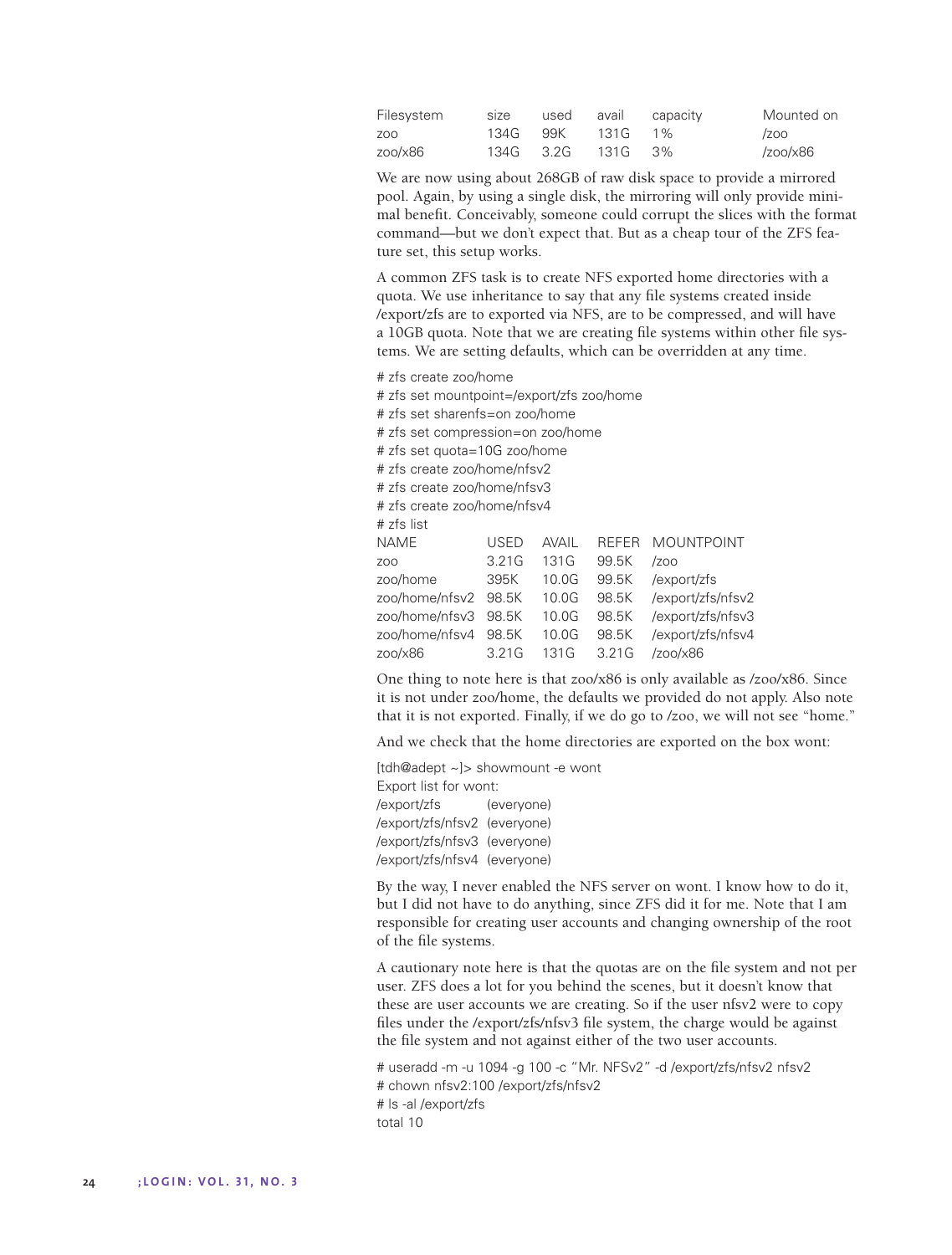| 5 Mar 20 00:33.<br>drwxr-xr-x<br>5 root sys       |  |
|---------------------------------------------------|--|
| 512 Mar 20 00:31<br>4 root sys<br>drwxr-xr-x      |  |
| 3 Mar 20 00:40 .zfs<br>dr-xr-xr-x<br>3 root root  |  |
| 2 nfsv2 protos 2 Mar 20 00:33 nfsv2<br>drwxr-xr-x |  |
| 2 nfsv3 protos 2 Mar 20 00:33 nfsv3<br>drwxr-xr-x |  |
| 2 nfsv4 protos 2 Mar 20 00:33 nfsv4<br>drwxr-xr-x |  |

We can test snapshots to see whether we can safeguard our data, in this case a copy of this article. When you take a snapshot of a file system, you are basically telling the OS that if the contents are changed, keep a copy of the old contents. This copy stays until the snapshot is deleted.

There are different ways to achieve this, but a common approach employs copy-on-write. Initially the two file systems (the original and the copy) point to the same inodes and blocks. The savings here is that the snapshot consumes minimal storage. We can see that here when we create the snapshot:

# zfs snapshot zoo/home/nfsv4@monday

| # zfs list              |       |       |              |                   |
|-------------------------|-------|-------|--------------|-------------------|
| <b>NAME</b>             | USED  | AVAII | <b>REFER</b> | <b>MOUNTPOINT</b> |
| ZO <sub>O</sub>         | 3.21G | 131 G | 99.5K        | /zoo              |
| zoo/home                | 404K  | 10.0G | 100K         | /export/zfs       |
| zoo/home/nfsv2          | 98.5K | 10.0G | 98.5K        | /export/zfs/nfsv2 |
| zoo/home/nfsv3          | 98.5K | 10.0G | 98.5K        | /export/zfs/nfsv3 |
| zoo/home/nfsv4          | 108K  | 10.0G | 108K         | /export/zfs/nfsv4 |
| zoo/home/nfsv4@monday 0 |       |       | 107K         |                   |
| 200/x86                 | 3.21G | 131G  | 3.21G        | /zoo/x86          |
|                         |       |       |              |                   |

The accounting shows that only zoo/home/nfsv4 has any storage. When the contents are changed, the original blocks are weaved into the snapshot space and the new ones are created inside the live file system. We can see that when we delete the file:

| $>$ Is -la                 |                       |        |          |            |                            |                      |
|----------------------------|-----------------------|--------|----------|------------|----------------------------|----------------------|
| total 23                   |                       |        |          |            |                            |                      |
| drwxr-xr-x                 | $2$ nfsv4             | protos |          |            | 4 Mar 20 01:38             |                      |
| drwxr-xr-x                 | 5 root                | SVS    |          |            | 5 Mar 20 00:33             | $\ddot{\phantom{a}}$ |
| $dr - xr - xr -x$          | 3 root                | root   |          |            | 3 Mar 20 01:43             | .zfs                 |
| $-1$ - T - $-1$ - T - $-1$ | 1 $nfsv4$             | protos |          |            | 0 Mar 20 01:04             | it                   |
| $-YW-T--T--$               | 1 nfsv4               | protos |          |            | 11808 Mar 20 01:38 zfs.txt |                      |
| $>$ rm zfs.txt             |                       |        |          |            |                            |                      |
| $>$ Is -la                 |                       |        |          |            |                            |                      |
| total 5                    |                       |        |          |            |                            |                      |
| drwxr-xr-x                 | 2 nfsv4               | protos |          |            | 3 Mar 20 01:43             |                      |
| drwxr-xr-x                 | 5 root                | SVS    |          |            | 5 Mar 20 00:33             |                      |
| $dr$ -xr-xr-x              | 3 root                | root   |          |            | 3 Mar 20 01:43             | .zfs                 |
| $-1$ - T - $-1$ - $-1$     | 1 nfsv4               | protos |          |            | 0 Mar 20 01:04             | it                   |
| > zfs list   grep nfsv4    |                       |        |          |            |                            |                      |
| zoo/home/nfsv4             |                       |        |          | 206K 10.0G | 98.5K                      | /export/zfs/nfsv4    |
|                            | zoo/home/nfsv4@monday |        | $107K -$ |            | 108K                       |                      |

The storage has now transferred over to the snapshot. Also, the snapshot storage is coming from the containing file system. Note how the other numbers (USED and REFER) increased.

We can recover either the entire snapshot or just the file. To get the file back:

> ls -la .zfs/snapshot/monday/ total 21